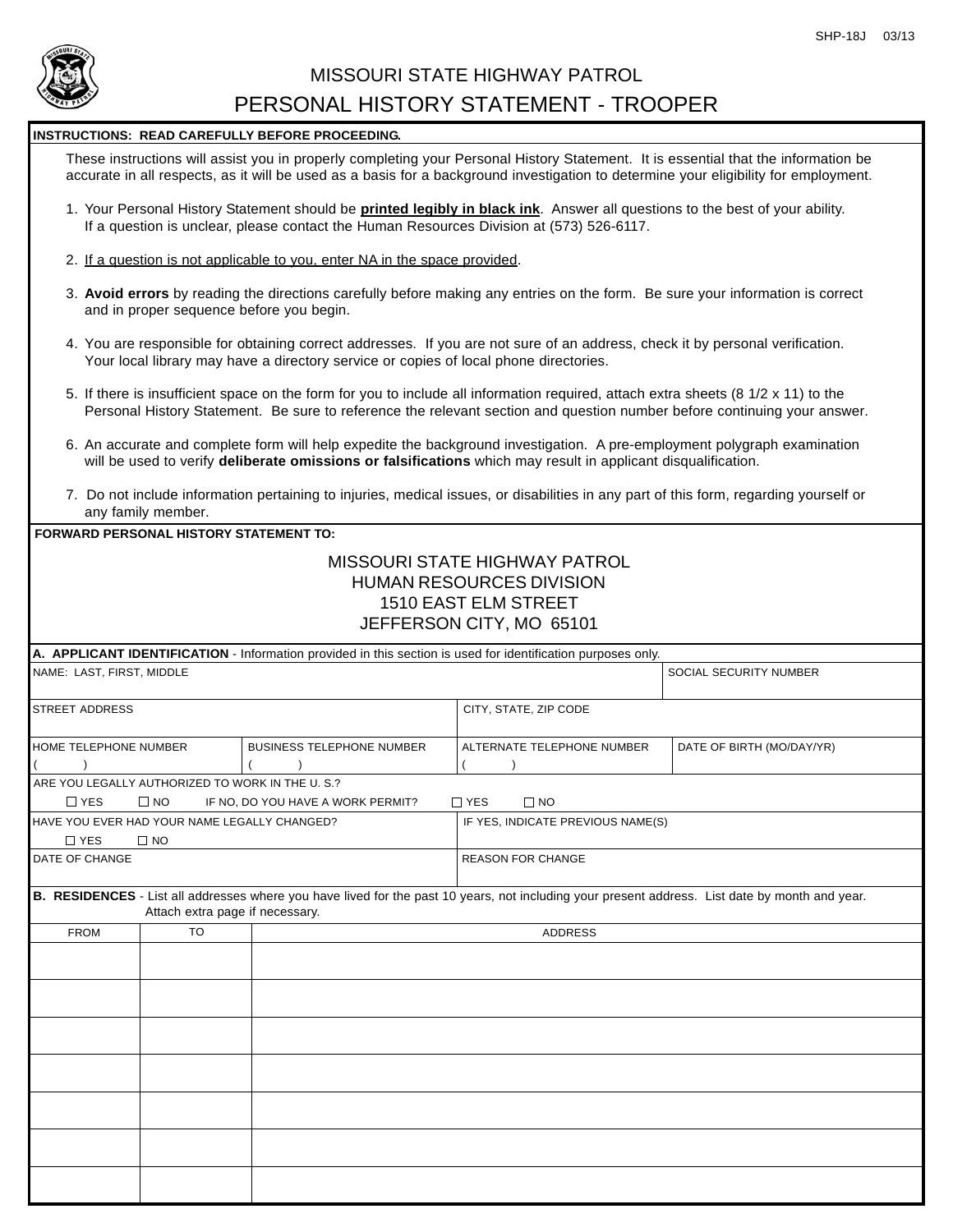|                                          | C. WORK HISTORY - Beginning with your present or most recent job, list all employment for the past 10 years, including part-time, temporary or seasonal<br>employment. Include all periods of unemployment. Attach extra pages if necessary. |                   |                   |  |  |  |  |  |
|------------------------------------------|----------------------------------------------------------------------------------------------------------------------------------------------------------------------------------------------------------------------------------------------|-------------------|-------------------|--|--|--|--|--|
| 1. FROM                                  | TO                                                                                                                                                                                                                                           | <b>EMPLOYER</b>   |                   |  |  |  |  |  |
| <b>ADDRESS</b>                           |                                                                                                                                                                                                                                              |                   |                   |  |  |  |  |  |
| <b>TELEPHONE NUMBER</b>                  |                                                                                                                                                                                                                                              | <b>JOB TITLE</b>  |                   |  |  |  |  |  |
| <b>DUTIES</b>                            |                                                                                                                                                                                                                                              |                   |                   |  |  |  |  |  |
| <b>SUPERVISOR</b>                        |                                                                                                                                                                                                                                              |                   | NAME OF CO-WORKER |  |  |  |  |  |
| REASON FOR LEAVING                       |                                                                                                                                                                                                                                              |                   |                   |  |  |  |  |  |
| 2. FROM                                  | TO                                                                                                                                                                                                                                           | EMPLOYER          |                   |  |  |  |  |  |
| <b>ADDRESS</b>                           |                                                                                                                                                                                                                                              |                   |                   |  |  |  |  |  |
| <b>TELEPHONE NUMBER</b>                  |                                                                                                                                                                                                                                              | <b>JOB TITLE</b>  |                   |  |  |  |  |  |
| $\lambda$<br><b>DUTIES</b>               |                                                                                                                                                                                                                                              |                   |                   |  |  |  |  |  |
| <b>SUPERVISOR</b>                        |                                                                                                                                                                                                                                              | NAME OF CO-WORKER |                   |  |  |  |  |  |
| REASON FOR LEAVING                       |                                                                                                                                                                                                                                              |                   |                   |  |  |  |  |  |
| 3. FROM<br>TO                            |                                                                                                                                                                                                                                              | <b>EMPLOYER</b>   |                   |  |  |  |  |  |
| <b>ADDRESS</b>                           |                                                                                                                                                                                                                                              |                   |                   |  |  |  |  |  |
| TELEPHONE NUMBER<br>$\lambda$            |                                                                                                                                                                                                                                              | <b>JOB TITLE</b>  |                   |  |  |  |  |  |
| <b>DUTIES</b>                            |                                                                                                                                                                                                                                              |                   |                   |  |  |  |  |  |
| <b>SUPERVISOR</b>                        |                                                                                                                                                                                                                                              |                   | NAME OF CO-WORKER |  |  |  |  |  |
| <b>REASON FOR LEAVING</b>                |                                                                                                                                                                                                                                              |                   |                   |  |  |  |  |  |
| 4. FROM<br>TO                            |                                                                                                                                                                                                                                              | <b>EMPLOYER</b>   |                   |  |  |  |  |  |
| <b>ADDRESS</b>                           |                                                                                                                                                                                                                                              |                   |                   |  |  |  |  |  |
| <b>TELEPHONE NUMBER</b><br>$\rightarrow$ |                                                                                                                                                                                                                                              | <b>JOB TITLE</b>  |                   |  |  |  |  |  |
| <b>DUTIES</b>                            |                                                                                                                                                                                                                                              |                   |                   |  |  |  |  |  |
| <b>SUPERVISOR</b>                        |                                                                                                                                                                                                                                              |                   | NAME OF CO-WORKER |  |  |  |  |  |
| REASON FOR LEAVING                       |                                                                                                                                                                                                                                              |                   |                   |  |  |  |  |  |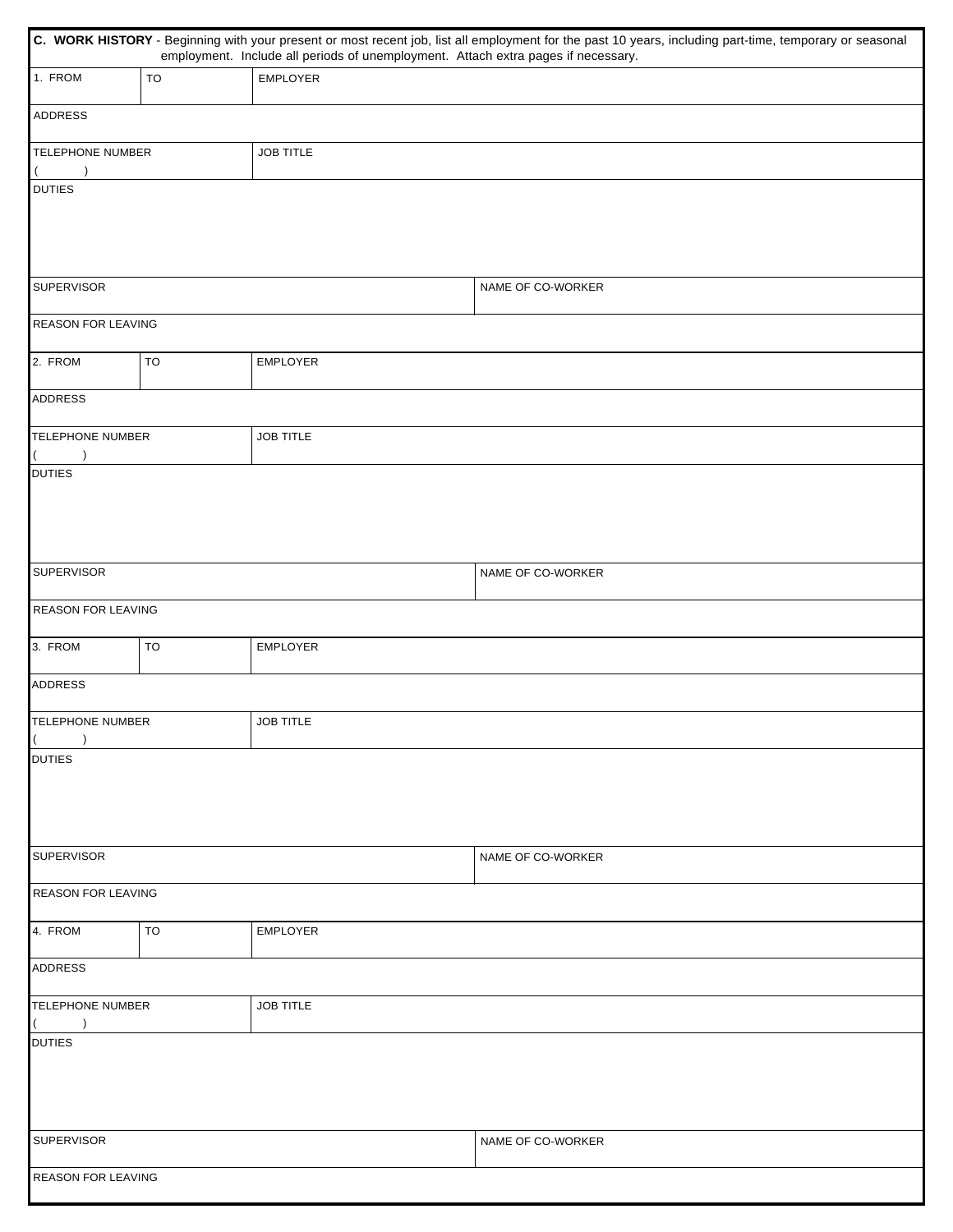| 5. FROM                                                                                                                      | TO                                                                                                                                                      | <b>EMPLOYER</b>  |                                                               |                   |  |                            |                    |  |  |  |  |
|------------------------------------------------------------------------------------------------------------------------------|---------------------------------------------------------------------------------------------------------------------------------------------------------|------------------|---------------------------------------------------------------|-------------------|--|----------------------------|--------------------|--|--|--|--|
| <b>ADDRESS</b>                                                                                                               |                                                                                                                                                         |                  |                                                               |                   |  |                            |                    |  |  |  |  |
| <b>TELEPHONE NUMBER</b><br>$\lambda$                                                                                         |                                                                                                                                                         | <b>JOB TITLE</b> |                                                               |                   |  |                            |                    |  |  |  |  |
| <b>DUTIES</b>                                                                                                                |                                                                                                                                                         |                  |                                                               |                   |  |                            |                    |  |  |  |  |
|                                                                                                                              |                                                                                                                                                         |                  |                                                               |                   |  |                            |                    |  |  |  |  |
|                                                                                                                              |                                                                                                                                                         |                  |                                                               |                   |  |                            |                    |  |  |  |  |
| <b>SUPERVISOR</b>                                                                                                            |                                                                                                                                                         |                  |                                                               | NAME OF CO-WORKER |  |                            |                    |  |  |  |  |
| REASON FOR LEAVING                                                                                                           |                                                                                                                                                         |                  |                                                               |                   |  |                            |                    |  |  |  |  |
| 6. FROM                                                                                                                      | TO                                                                                                                                                      | <b>EMPLOYER</b>  |                                                               |                   |  |                            |                    |  |  |  |  |
| <b>ADDRESS</b>                                                                                                               |                                                                                                                                                         |                  |                                                               |                   |  |                            |                    |  |  |  |  |
| <b>TELEPHONE NUMBER</b>                                                                                                      |                                                                                                                                                         | <b>JOB TITLE</b> |                                                               |                   |  |                            |                    |  |  |  |  |
| <b>DUTIES</b>                                                                                                                |                                                                                                                                                         |                  |                                                               |                   |  |                            |                    |  |  |  |  |
|                                                                                                                              |                                                                                                                                                         |                  |                                                               |                   |  |                            |                    |  |  |  |  |
|                                                                                                                              |                                                                                                                                                         |                  |                                                               |                   |  |                            |                    |  |  |  |  |
|                                                                                                                              |                                                                                                                                                         |                  |                                                               |                   |  |                            |                    |  |  |  |  |
| <b>SUPERVISOR</b><br>NAME OF CO-WORKER                                                                                       |                                                                                                                                                         |                  |                                                               |                   |  |                            |                    |  |  |  |  |
| <b>REASON FOR LEAVING</b>                                                                                                    |                                                                                                                                                         |                  |                                                               |                   |  |                            |                    |  |  |  |  |
| 7. WERE YOU EVER DISCHARGED OR FORCED TO RESIGN FROM ANY JOB BECAUSE OF ALLEGATIONS OF MISCONDUCT OR UNSATISFACTORY SERVICE? |                                                                                                                                                         |                  |                                                               |                   |  |                            |                    |  |  |  |  |
| $\Box$ YES<br>$\Box$ NO<br>IF YES, PLEASE EXPLAIN.                                                                           |                                                                                                                                                         |                  |                                                               |                   |  |                            |                    |  |  |  |  |
|                                                                                                                              |                                                                                                                                                         |                  |                                                               |                   |  |                            |                    |  |  |  |  |
|                                                                                                                              |                                                                                                                                                         |                  |                                                               |                   |  |                            |                    |  |  |  |  |
|                                                                                                                              |                                                                                                                                                         |                  |                                                               |                   |  |                            |                    |  |  |  |  |
|                                                                                                                              |                                                                                                                                                         |                  |                                                               |                   |  |                            |                    |  |  |  |  |
|                                                                                                                              |                                                                                                                                                         |                  |                                                               |                   |  |                            |                    |  |  |  |  |
|                                                                                                                              |                                                                                                                                                         |                  |                                                               |                   |  |                            |                    |  |  |  |  |
|                                                                                                                              | D. SELECTIVE SERVICE REGISTRATION (MALES ONLY)                                                                                                          |                  | 1. ARE YOU REGISTERED WITH THE U.S. SELECTIVE SERVICE SYSTEM? |                   |  | <b>REGISTRATION NUMBER</b> |                    |  |  |  |  |
| $\Box$ YES                                                                                                                   | $\square$ NO                                                                                                                                            |                  | IF YES, LIST REGISTRATION NUMBER                              |                   |  |                            |                    |  |  |  |  |
| <b>E. MILITARY RECORD</b>                                                                                                    |                                                                                                                                                         |                  | $\Box$ YES<br>$\square$ NO                                    |                   |  |                            |                    |  |  |  |  |
| 1. HAVE YOU SERVED IN THE U.S. ARMED FORCES?<br><b>BRANCH OF SERVICE</b><br>2. DATE OF SERVICE<br>UNIT DESIGNATION           |                                                                                                                                                         |                  |                                                               |                   |  |                            |                    |  |  |  |  |
| <b>FROM</b><br>TO                                                                                                            |                                                                                                                                                         |                  |                                                               |                   |  |                            |                    |  |  |  |  |
|                                                                                                                              |                                                                                                                                                         |                  | <b>CURRENT / HIGHEST RANK HELD</b>                            |                   |  |                            | MOS OR SPECIALITY  |  |  |  |  |
| 3. TYPE OF DISCHARGE (If applicable)                                                                                         |                                                                                                                                                         |                  |                                                               |                   |  |                            |                    |  |  |  |  |
|                                                                                                                              | $\Box$ YES<br>$\Box$ NO<br>4. WERE YOU EVER DISCIPLINED WHILE IN THE MILITARY SERVICE (Include court-martial, captains mast, company punishment, etc.)? |                  |                                                               |                   |  |                            |                    |  |  |  |  |
|                                                                                                                              | CHARGE                                                                                                                                                  |                  | <b>AGENCY</b>                                                 | DATE              |  | AGE                        | <b>DISPOSITION</b> |  |  |  |  |
|                                                                                                                              |                                                                                                                                                         |                  |                                                               |                   |  |                            |                    |  |  |  |  |
|                                                                                                                              |                                                                                                                                                         |                  |                                                               |                   |  |                            |                    |  |  |  |  |
|                                                                                                                              |                                                                                                                                                         |                  |                                                               |                   |  |                            |                    |  |  |  |  |
|                                                                                                                              |                                                                                                                                                         |                  |                                                               |                   |  |                            |                    |  |  |  |  |
|                                                                                                                              |                                                                                                                                                         |                  |                                                               |                   |  |                            |                    |  |  |  |  |
|                                                                                                                              |                                                                                                                                                         |                  |                                                               |                   |  |                            |                    |  |  |  |  |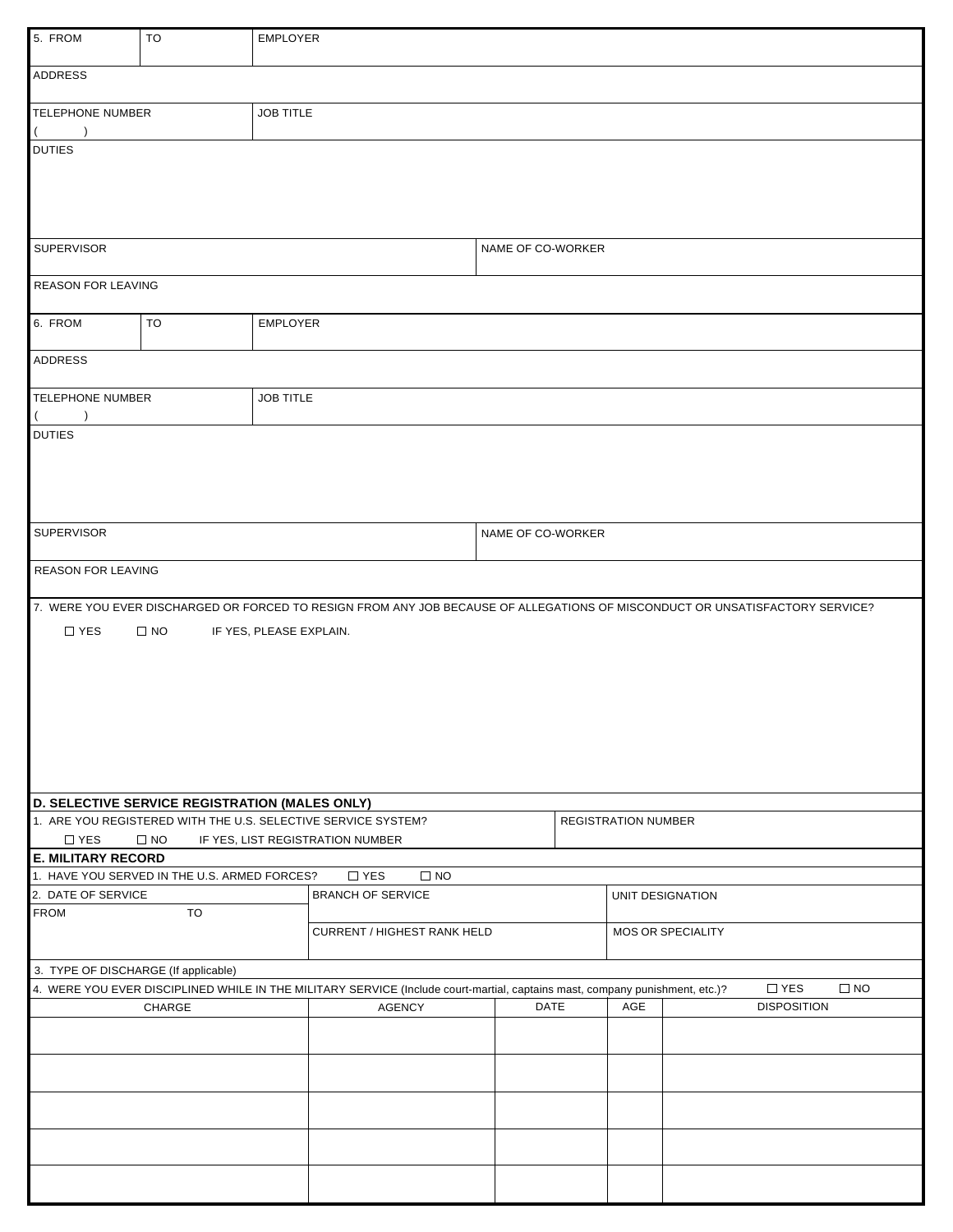| <b>F. EDUCATIONAL HISTORY</b>                                                                                                                                                                                                                                 |                               |                       |             |                       |             |                 |
|---------------------------------------------------------------------------------------------------------------------------------------------------------------------------------------------------------------------------------------------------------------|-------------------------------|-----------------------|-------------|-----------------------|-------------|-----------------|
|                                                                                                                                                                                                                                                               |                               |                       |             | DATES ATTENDED        |             | <b>GRADUATE</b> |
| 1. HIGH SCHOOL(S) ATTENDED                                                                                                                                                                                                                                    |                               | <b>CITY AND STATE</b> | <b>FROM</b> | <b>TO</b>             | <b>YES</b>  | <b>NO</b>       |
|                                                                                                                                                                                                                                                               |                               |                       |             |                       |             |                 |
|                                                                                                                                                                                                                                                               |                               |                       |             |                       |             |                 |
|                                                                                                                                                                                                                                                               |                               |                       |             |                       |             |                 |
|                                                                                                                                                                                                                                                               |                               |                       |             |                       |             | DATES ATTENDED  |
| 2. COLLEGE(S) OR UNIVERSITY(IES) ATTENDED                                                                                                                                                                                                                     |                               | <b>CITY AND STATE</b> |             |                       | <b>FROM</b> | TO              |
| TOTAL CREDIT HOURS COMPLETED                                                                                                                                                                                                                                  | <b>DEGREE RECEIVED</b>        |                       |             | DATE OF DEGREE        |             |                 |
|                                                                                                                                                                                                                                                               |                               |                       |             |                       |             | DATES ATTENDED  |
| COLLEGE(S) OR UNIVERSITY(IES) ATTENDED                                                                                                                                                                                                                        |                               | CITY AND STATE        |             |                       | <b>FROM</b> | TO              |
| TOTAL CREDIT HOURS COMPLETED                                                                                                                                                                                                                                  | <b>DEGREE RECEIVED</b>        |                       |             | DATE OF DEGREE        |             |                 |
|                                                                                                                                                                                                                                                               |                               |                       |             |                       |             | DATES ATTENDED  |
| 3. TRADE, VOCATIONAL, BUSINESS SCHOOL(S) ATTENDED                                                                                                                                                                                                             |                               | <b>CITY AND STATE</b> |             |                       | <b>FROM</b> | <b>TO</b>       |
| TOTAL CREDIT HOURS COMPLETED                                                                                                                                                                                                                                  | <b>CERTIFICATION RECEIVED</b> |                       |             | DATE OF CERTIFICATION |             |                 |
|                                                                                                                                                                                                                                                               |                               |                       |             |                       |             | DATES ATTENDED  |
| TRADE, VOCATIONAL, BUSINESS SCHOOL(S) ATTENDED                                                                                                                                                                                                                |                               | CITY AND STATE        |             |                       | <b>FROM</b> | TO              |
|                                                                                                                                                                                                                                                               |                               |                       |             |                       |             |                 |
| TOTAL CREDIT HOURS COMPLETED                                                                                                                                                                                                                                  | <b>CERTIFICATION RECEIVED</b> |                       |             | DATE OF CERTIFICATION |             |                 |
| <b>G. SPECIAL QUALIFICATIONS AND SKILLS</b><br>1. PEACE OFFICER STANDARDS TRAINING CERTIFICATION (Include the license class, certifying agency, agency you worked for including city and state, and dates<br>of employment.) NOTE: This can be more than one. |                               |                       |             |                       |             |                 |
| 2. LIST ANY SPECIAL LICENSES YOU HOLD (Such as paramedic, emt, pilot, radio operator, scuba, etc.) SHOWING LICENSING AUTHORITY, ORIGINAL DATE OF ISSUE,                                                                                                       |                               |                       |             |                       |             |                 |
| DATE OF EXPIRATION, AND HOURS OF TRAINING.                                                                                                                                                                                                                    |                               |                       |             |                       |             |                 |
|                                                                                                                                                                                                                                                               |                               |                       |             |                       |             |                 |
|                                                                                                                                                                                                                                                               |                               |                       |             |                       |             |                 |
| 3. LIST SPECIAL SKILLS YOU POSSESS OR HOBBIES IN WHICH YOU ENGAGE (foreign language proficiencies, computer programming/skills, etc.)                                                                                                                         |                               |                       |             |                       |             |                 |
|                                                                                                                                                                                                                                                               |                               |                       |             |                       |             |                 |
| 4. LIST ANY VOLUNTEER WORK OR COMMUNITY INVOLVEMENT.                                                                                                                                                                                                          |                               |                       |             |                       |             |                 |
|                                                                                                                                                                                                                                                               |                               |                       |             |                       |             |                 |
|                                                                                                                                                                                                                                                               |                               |                       |             |                       |             |                 |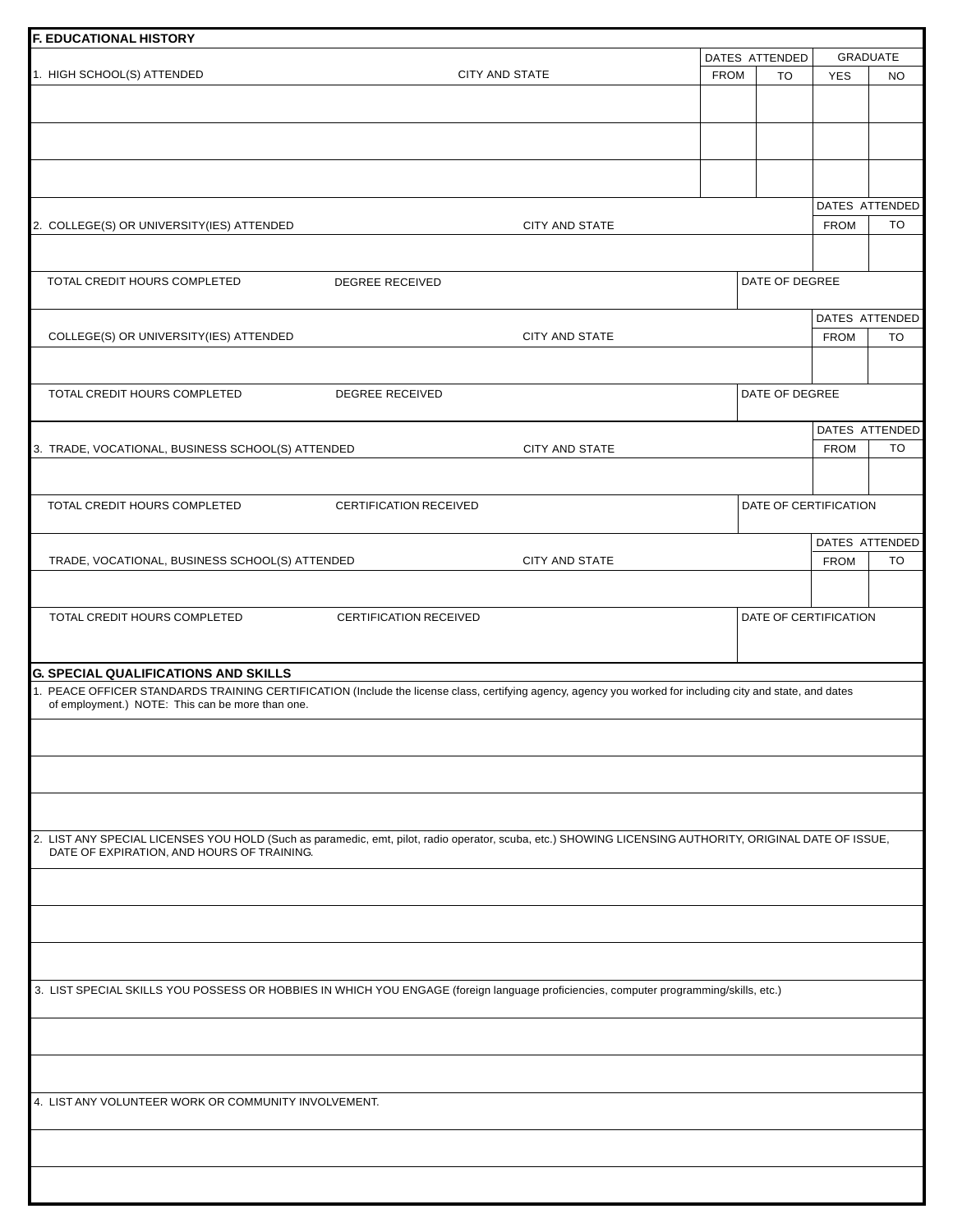| H. CRIMINAL HISTORY      |                                                                                           |                       |                                                                                                                                                         |                                     |                                                              |  |  |
|--------------------------|-------------------------------------------------------------------------------------------|-----------------------|---------------------------------------------------------------------------------------------------------------------------------------------------------|-------------------------------------|--------------------------------------------------------------|--|--|
|                          | 1. HAVE YOU EVER BEEN ARRESTED FOR, CONVICTED OF, OR PLED GUILTY TO A FELONY?             |                       |                                                                                                                                                         |                                     | T YES IF YES, COMPLETE                                       |  |  |
| <b>DATE</b>              | <b>ALLEGED CRIME</b>                                                                      |                       | (Including charges for which you received a suspended imposition of sentence, reduced sentence, or a military violation)<br>POLICE AGENCY, CITY & STATE |                                     | $\square$ NO<br>THE FOLLOWING.<br><b>DISPOSITION OF CASE</b> |  |  |
|                          |                                                                                           |                       |                                                                                                                                                         |                                     |                                                              |  |  |
|                          |                                                                                           |                       |                                                                                                                                                         |                                     |                                                              |  |  |
|                          |                                                                                           |                       |                                                                                                                                                         |                                     |                                                              |  |  |
|                          |                                                                                           |                       |                                                                                                                                                         |                                     |                                                              |  |  |
|                          |                                                                                           |                       |                                                                                                                                                         |                                     | TYES IF YES, COMPLETE                                        |  |  |
|                          | 2. HAVE YOU EVER BEEN ARRESTED FOR, CONVICTED OF, OR PLED GUILTY TO A MISDEMEANOR?        |                       | (Including charges for which you received a suspended imposition of sentence, reduced sentence, or a military violation)                                |                                     | THE FOLLOWING.<br>$\square$ NO                               |  |  |
| <b>DATE</b>              | <b>ALLEGED CRIME</b>                                                                      |                       | POLICE AGENCY, CITY & STATE                                                                                                                             |                                     | <b>DISPOSITION OF CASE</b>                                   |  |  |
|                          |                                                                                           |                       |                                                                                                                                                         |                                     |                                                              |  |  |
|                          |                                                                                           |                       |                                                                                                                                                         |                                     |                                                              |  |  |
|                          |                                                                                           |                       |                                                                                                                                                         |                                     |                                                              |  |  |
|                          |                                                                                           |                       |                                                                                                                                                         |                                     |                                                              |  |  |
|                          |                                                                                           |                       |                                                                                                                                                         |                                     |                                                              |  |  |
|                          |                                                                                           |                       |                                                                                                                                                         |                                     |                                                              |  |  |
|                          |                                                                                           |                       |                                                                                                                                                         | $\Box$ NO                           |                                                              |  |  |
| <b>DATE</b>              | <b>COUNTY</b>                                                                             |                       | 3. HAVE YOU EVER BEEN ARRESTED FOR, CONVICTED OF, OR PLED GUILTY TO DOMESTIC VIOLENCE?<br>POLICE AGENCY, CITY & STATE                                   | $\Box$ YES                          | <b>DISPOSITION OF CASE</b>                                   |  |  |
|                          |                                                                                           |                       |                                                                                                                                                         |                                     |                                                              |  |  |
|                          |                                                                                           |                       |                                                                                                                                                         |                                     |                                                              |  |  |
|                          |                                                                                           |                       |                                                                                                                                                         |                                     |                                                              |  |  |
|                          |                                                                                           |                       |                                                                                                                                                         |                                     |                                                              |  |  |
|                          |                                                                                           |                       |                                                                                                                                                         |                                     |                                                              |  |  |
|                          | 4. ARE YOU PRESENTLY ON PROBATION FOR ANY CRIMINAL OFFENSE?                               |                       | $\Box$ YES<br>$\square$ NO<br>IF YES. EXPLAIN.                                                                                                          |                                     |                                                              |  |  |
|                          |                                                                                           |                       |                                                                                                                                                         |                                     |                                                              |  |  |
|                          | 5. HAVE YOU EVER USED ILLEGAL DRUGS, NARCOTICS, OR A PRESCRIPTION DRUG OF                 |                       | $\Box$ YES $\Box$ NO                                                                                                                                    |                                     | IF YES, EXPLAIN IN DETAIL & INCLUDE                          |  |  |
| ANOTHER PERSON?          |                                                                                           |                       |                                                                                                                                                         |                                     | DATES (MONTH / YEAR).                                        |  |  |
|                          |                                                                                           |                       |                                                                                                                                                         |                                     |                                                              |  |  |
|                          |                                                                                           |                       |                                                                                                                                                         |                                     |                                                              |  |  |
|                          |                                                                                           |                       | 6. HAVE YOU EVER SOLD ILLEGAL DRUGS, NARCOTICS, OR A PRESCRIPTION DRUG TO ANYONE? □ YES □ NO                                                            |                                     | IF YES, EXPLAIN IN DETAIL & INCLUDE                          |  |  |
|                          |                                                                                           |                       |                                                                                                                                                         |                                     | DATES (MONTH / YEAR).                                        |  |  |
|                          |                                                                                           |                       |                                                                                                                                                         |                                     |                                                              |  |  |
|                          | 7. HAVE YOU EVER GIVEN OR FURNISHED ILLEGAL DRUGS, NARCOTICS, OR A PRESCRIPTION           |                       | $\Box$ YES $\Box$ NO                                                                                                                                    |                                     | IF YES, EXPLAIN IN DETAIL & INCLUDE                          |  |  |
| DRUG TO ANYONE?          |                                                                                           |                       |                                                                                                                                                         |                                     | DATES (MONTH / YEAR).                                        |  |  |
|                          |                                                                                           |                       |                                                                                                                                                         |                                     |                                                              |  |  |
| <b>I. TRAFFIC RECORD</b> |                                                                                           |                       |                                                                                                                                                         |                                     |                                                              |  |  |
|                          |                                                                                           | DRIVER LICENSE NUMBER |                                                                                                                                                         |                                     |                                                              |  |  |
|                          | 1. DO YOU POSSESS A VALID DRIVER LICENSE?                                                 |                       |                                                                                                                                                         |                                     | <b>STATE OF ISSUE</b>                                        |  |  |
| $\Box$ YES               | $\square$ NO                                                                              |                       |                                                                                                                                                         |                                     |                                                              |  |  |
|                          | 2. LIST ALL STATES WHERE YOU WERE ISSUED A DRIVER LICENSE (Include driver license number) |                       |                                                                                                                                                         |                                     |                                                              |  |  |
|                          |                                                                                           |                       |                                                                                                                                                         |                                     |                                                              |  |  |
|                          | 3. HAS YOUR DRIVER LICENSE EVER BEEN SUSPENDED OR REVOKED?                                |                       | $\Box$ YES<br>$\square$ NO                                                                                                                              | IF YES, GIVE DATE, STATE, & REASON. |                                                              |  |  |
|                          |                                                                                           |                       |                                                                                                                                                         |                                     |                                                              |  |  |
|                          |                                                                                           |                       |                                                                                                                                                         |                                     |                                                              |  |  |
|                          |                                                                                           |                       |                                                                                                                                                         |                                     |                                                              |  |  |
|                          |                                                                                           |                       | 4. LIST MOTOR VEHICLE(S), CRAFTS, TRAILERS, ETC. CURRENTLY REGISTERED OR TITLED IN YOUR NAME (Your name listed on the title / lien)                     |                                     |                                                              |  |  |
| MAKE                     | <b>MODEL</b>                                                                              | YEAR                  | LICENSE/TITLE NUMBER                                                                                                                                    | YEAR LICENSE EXPIRES                |                                                              |  |  |
|                          |                                                                                           |                       |                                                                                                                                                         |                                     |                                                              |  |  |
|                          |                                                                                           |                       |                                                                                                                                                         |                                     |                                                              |  |  |
|                          |                                                                                           |                       |                                                                                                                                                         |                                     |                                                              |  |  |
|                          |                                                                                           |                       |                                                                                                                                                         |                                     |                                                              |  |  |
|                          |                                                                                           |                       |                                                                                                                                                         |                                     |                                                              |  |  |
|                          |                                                                                           |                       |                                                                                                                                                         |                                     |                                                              |  |  |
|                          | 5. LIST ALL DRIVING CITATIONS YOU HAVE RECEIVED, EXCLUDING PARKING TICKETS.               |                       |                                                                                                                                                         |                                     |                                                              |  |  |
| <b>DATE</b>              | <b>CHARGES</b>                                                                            |                       | POLICE AGENCY, CITY & STATE                                                                                                                             |                                     | DISPOSITION OF CASE                                          |  |  |
|                          |                                                                                           |                       |                                                                                                                                                         |                                     |                                                              |  |  |
|                          |                                                                                           |                       |                                                                                                                                                         |                                     |                                                              |  |  |
|                          |                                                                                           |                       |                                                                                                                                                         |                                     |                                                              |  |  |
|                          |                                                                                           |                       |                                                                                                                                                         |                                     |                                                              |  |  |
|                          |                                                                                           |                       |                                                                                                                                                         |                                     |                                                              |  |  |
|                          |                                                                                           |                       |                                                                                                                                                         |                                     |                                                              |  |  |
|                          | 6. ARE YOU PRESENTLY ON PROBATION FOR ANY TRAFFIC OFFENSE?                                |                       | $\Box$ YES<br>$\Box$ NO<br>IF YES, EXPLAIN.                                                                                                             |                                     |                                                              |  |  |
|                          |                                                                                           |                       |                                                                                                                                                         |                                     |                                                              |  |  |
|                          |                                                                                           |                       |                                                                                                                                                         |                                     |                                                              |  |  |
|                          |                                                                                           |                       |                                                                                                                                                         |                                     |                                                              |  |  |
|                          |                                                                                           |                       |                                                                                                                                                         |                                     |                                                              |  |  |
|                          |                                                                                           |                       |                                                                                                                                                         |                                     |                                                              |  |  |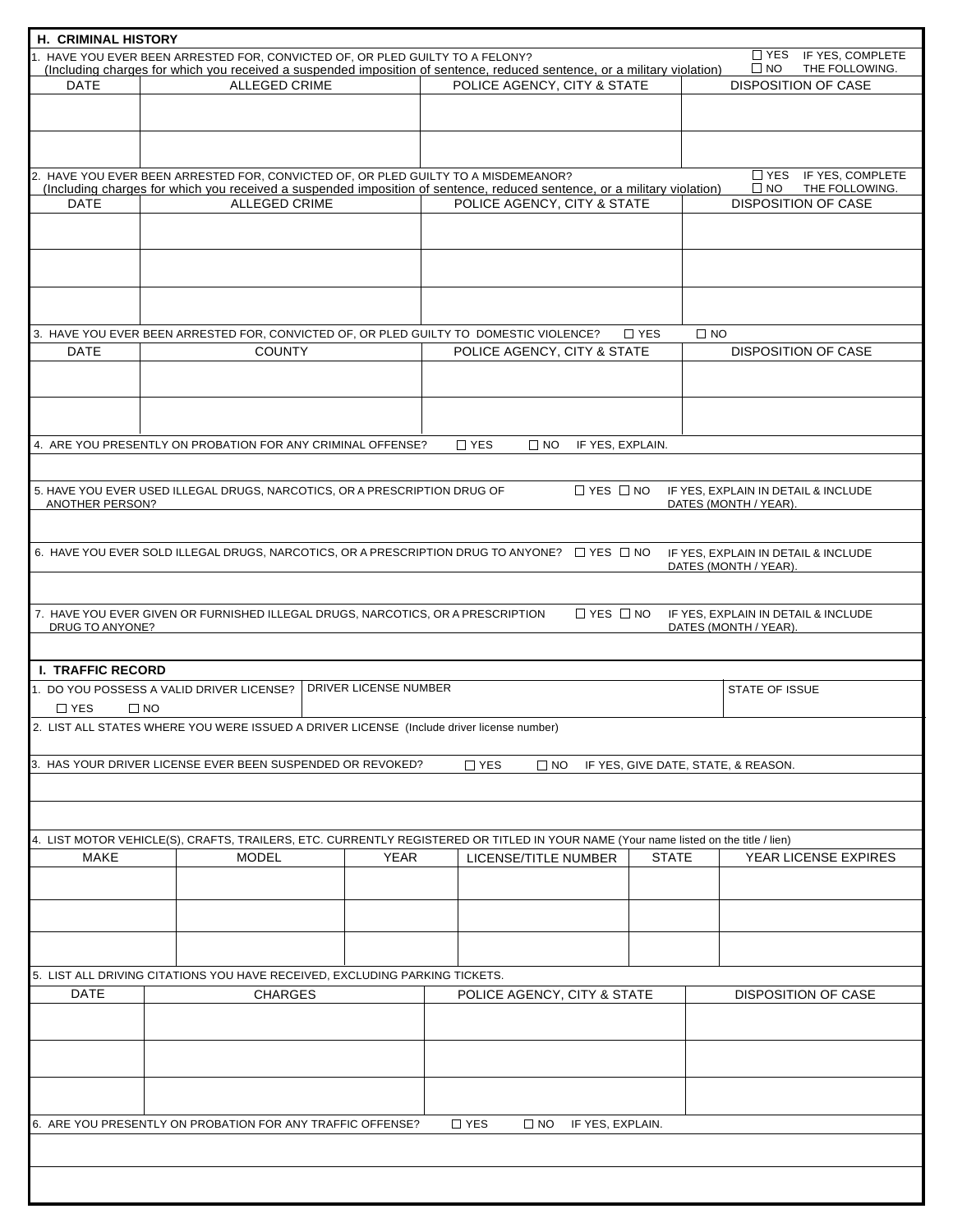| TRAFFIC OFFENSE. OR CHARGES REDUCED IN RELATION TO ALCOHOL RELATED TRAFFIC OFFENSES? |  |
|--------------------------------------------------------------------------------------|--|
| (Include charges for which you received a suspended imposition of sentence.)         |  |

8. DESCRIBE IN A BRIEF NARRATIVE ANY TRAFFIC ACCIDENTS IN WHICH YOU HAVE BEEN INVOLVED, GIVING APPROXIMATE DATES AND LOCATIONS. (Attach additional pages if necessary)

#### **J. FINANCIAL** - Attach additional pages if necessary

CHECKING AND SAVINGS ACCOUNTS (Enter a "C" for checking or a "S" for savings in the column entitled "C / S.") You may be required to provide account numbers during the background investigation phase.

|                     | $\tilde{\phantom{a}}$                                                                                                                                                         |  |  |                         |                 |                            |                           |                           |
|---------------------|-------------------------------------------------------------------------------------------------------------------------------------------------------------------------------|--|--|-------------------------|-----------------|----------------------------|---------------------------|---------------------------|
| C / S               | NAME OF FINANCIAL INSTITUTION                                                                                                                                                 |  |  |                         |                 | <b>CITY &amp; STATE</b>    |                           |                           |
|                     |                                                                                                                                                                               |  |  |                         |                 |                            |                           |                           |
|                     |                                                                                                                                                                               |  |  |                         |                 |                            |                           |                           |
|                     |                                                                                                                                                                               |  |  |                         |                 |                            |                           |                           |
|                     |                                                                                                                                                                               |  |  |                         |                 |                            |                           |                           |
|                     |                                                                                                                                                                               |  |  |                         |                 |                            |                           |                           |
|                     |                                                                                                                                                                               |  |  |                         |                 |                            |                           |                           |
|                     | LOANS (Include loans previously paid in full or defaulted on within last 15 years.) You may be required to provide account numbers during the background investigation phase. |  |  |                         |                 |                            |                           |                           |
|                     | NAME OF LENDER / INSTITUTION                                                                                                                                                  |  |  | <b>CITY &amp; STATE</b> |                 | ORIGINAL<br><b>BALANCE</b> | <b>MONTHLY</b><br>PAYMENT | PRESENT<br><b>BALANCE</b> |
|                     |                                                                                                                                                                               |  |  |                         |                 |                            |                           |                           |
|                     |                                                                                                                                                                               |  |  |                         |                 |                            |                           |                           |
|                     |                                                                                                                                                                               |  |  |                         |                 |                            |                           |                           |
|                     |                                                                                                                                                                               |  |  |                         |                 |                            |                           |                           |
|                     |                                                                                                                                                                               |  |  |                         |                 |                            |                           |                           |
|                     |                                                                                                                                                                               |  |  |                         |                 |                            |                           |                           |
|                     |                                                                                                                                                                               |  |  |                         |                 |                            |                           |                           |
|                     |                                                                                                                                                                               |  |  |                         |                 |                            |                           |                           |
|                     | CREDIT CARDS                                                                                                                                                                  |  |  |                         |                 |                            |                           |                           |
| NAME OF CREDIT CARD |                                                                                                                                                                               |  |  |                         | MONTHLY PAYMENT |                            | PRESENT BALANCE           |                           |
|                     |                                                                                                                                                                               |  |  |                         |                 |                            |                           |                           |
|                     |                                                                                                                                                                               |  |  |                         |                 |                            |                           |                           |
|                     |                                                                                                                                                                               |  |  |                         |                 |                            |                           |                           |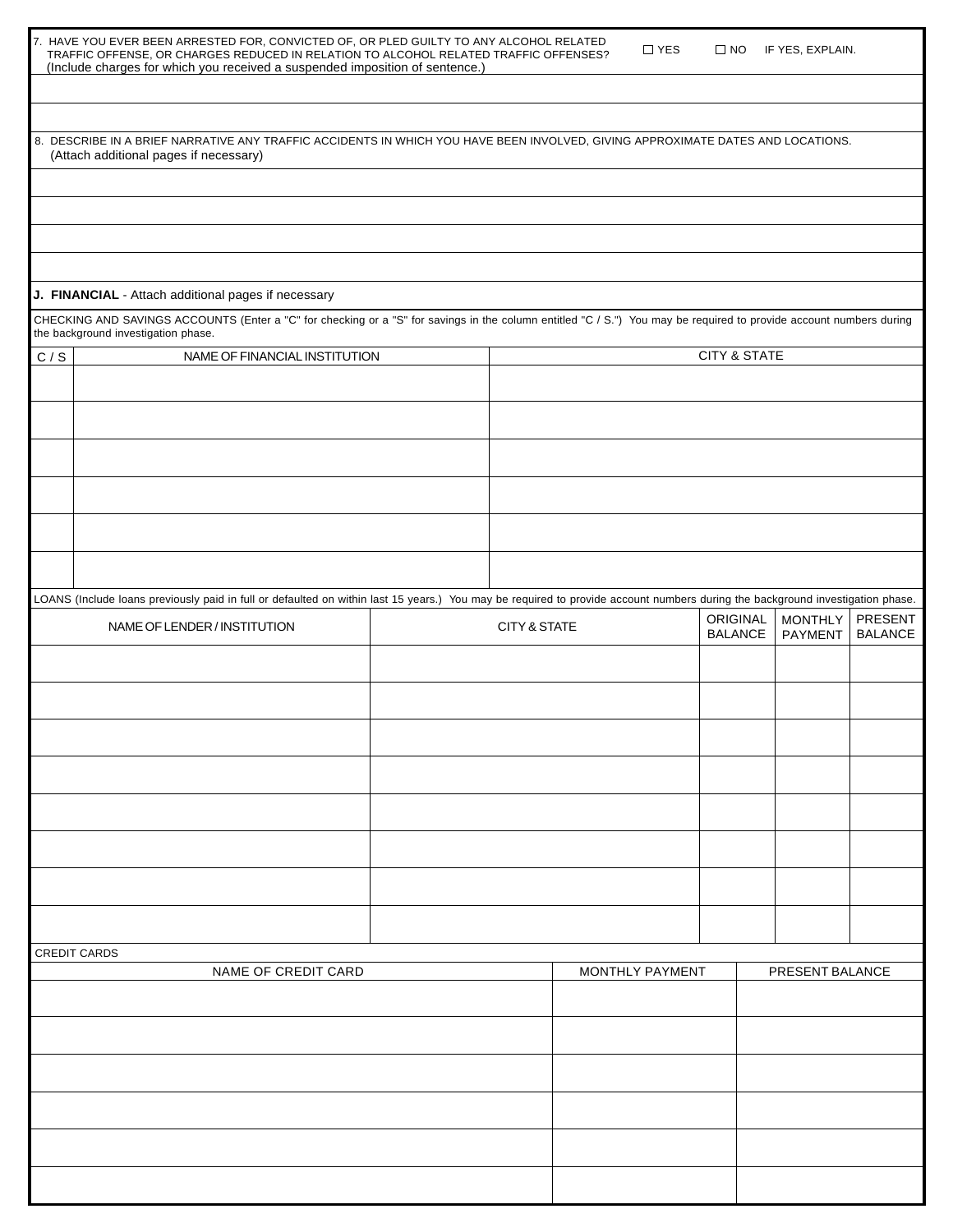| 1. HAVE YOU EVER KNOWINGLY WRITTEN A "NO ACCOUNT" CHECK?                                                                                         |                        |                                       |                      | $\Box$ YES   | $\square$ NO            | IF YES, NUMBER WRITTEN                                                                                     |            | EXPLAIN:            |
|--------------------------------------------------------------------------------------------------------------------------------------------------|------------------------|---------------------------------------|----------------------|--------------|-------------------------|------------------------------------------------------------------------------------------------------------|------------|---------------------|
|                                                                                                                                                  |                        |                                       |                      |              |                         |                                                                                                            |            |                     |
|                                                                                                                                                  |                        |                                       |                      |              |                         |                                                                                                            |            |                     |
|                                                                                                                                                  |                        |                                       |                      |              |                         |                                                                                                            |            |                     |
| 2. HAVE YOU EVER KNOWINGLY WRITTEN AN "INSUFFICIENT FUNDS CHECK"? [ YES                                                                          |                        |                                       |                      |              | $\Box$ NO               | IF YES, NUMBER WRITTEN                                                                                     |            | EXPLAIN:            |
|                                                                                                                                                  |                        |                                       |                      |              |                         |                                                                                                            |            |                     |
|                                                                                                                                                  |                        |                                       |                      |              |                         |                                                                                                            |            |                     |
| 3. HAVE YOU EVER PETITIONED FOR BANKRUPTCY?                                                                                                      |                        |                                       |                      | $\Box$ YES   | $\Box$ NO               | IF SO, WHEN AND WHERE?                                                                                     |            |                     |
|                                                                                                                                                  |                        |                                       |                      |              |                         |                                                                                                            |            |                     |
|                                                                                                                                                  |                        |                                       |                      |              |                         |                                                                                                            |            |                     |
|                                                                                                                                                  |                        |                                       |                      |              |                         |                                                                                                            |            |                     |
| K. REFERENCES - List five persons whom you know well enough to provide current information about you. Do not list relatives or former employers. |                        |                                       |                      |              |                         |                                                                                                            |            |                     |
| <b>NAME</b><br>1.                                                                                                                                |                        | STREET ADDRESS, CITY, STATE, ZIP CODE |                      |              |                         |                                                                                                            |            |                     |
| <b>RELATIONSHIP</b>                                                                                                                              | <b>RESIDENCE PHONE</b> | <b>BUSINESS PHONE</b>                 |                      |              | <b>BUSINESS ADDRESS</b> |                                                                                                            |            | YEARS KNOWN         |
| <b>NAME</b>                                                                                                                                      |                        | STREET ADDRESS, CITY, STATE, ZIP CODE |                      |              |                         |                                                                                                            |            |                     |
| 2.                                                                                                                                               |                        |                                       |                      |              |                         |                                                                                                            |            |                     |
| <b>RELATIONSHIP</b>                                                                                                                              | <b>RESIDENCE PHONE</b> | <b>BUSINESS PHONE</b>                 |                      |              | <b>BUSINESS ADDRESS</b> |                                                                                                            |            | YEARS KNOWN         |
| <b>NAME</b>                                                                                                                                      |                        | STREET ADDRESS, CITY, STATE, ZIP CODE |                      |              |                         |                                                                                                            |            |                     |
| 3.                                                                                                                                               |                        |                                       |                      |              |                         |                                                                                                            |            |                     |
| <b>RELATIONSHIP</b>                                                                                                                              | <b>RESIDENCE PHONE</b> | <b>BUSINESS PHONE</b>                 |                      |              | <b>BUSINESS ADDRESS</b> |                                                                                                            |            | YEARS KNOWN         |
| <b>NAME</b>                                                                                                                                      |                        | STREET ADDRESS, CITY, STATE, ZIP CODE |                      |              |                         |                                                                                                            |            |                     |
| 4.<br><b>RELATIONSHIP</b>                                                                                                                        | <b>RESIDENCE PHONE</b> | <b>BUSINESS PHONE</b>                 |                      |              | <b>BUSINESS ADDRESS</b> |                                                                                                            |            | YEARS KNOWN         |
|                                                                                                                                                  |                        |                                       |                      |              |                         |                                                                                                            |            |                     |
| <b>NAME</b><br>5.                                                                                                                                |                        | STREET ADDRESS, CITY, STATE, ZIP CODE |                      |              |                         |                                                                                                            |            |                     |
| <b>RELATIONSHIP</b>                                                                                                                              | <b>RESIDENCE PHONE</b> | <b>BUSINESS PHONE</b>                 |                      |              | <b>BUSINESS ADDRESS</b> |                                                                                                            |            | YEARS KNOWN         |
|                                                                                                                                                  |                        |                                       |                      |              |                         |                                                                                                            |            |                     |
| L. LIST NAMES OF RELATIVES WORKING FOR THE MISSOURI STATE HIGHWAY PATROL. (Whether by blood or marriage)<br>NAME                                 |                        | <b>RELATIONSHIP</b>                   |                      |              |                         | <b>NAME</b>                                                                                                |            | <b>RELATIONSHIP</b> |
|                                                                                                                                                  |                        |                                       |                      |              |                         |                                                                                                            |            |                     |
|                                                                                                                                                  |                        |                                       |                      |              |                         |                                                                                                            |            |                     |
|                                                                                                                                                  |                        |                                       |                      |              |                         |                                                                                                            |            |                     |
|                                                                                                                                                  |                        |                                       |                      |              |                         |                                                                                                            |            |                     |
| M. PERSONAL DECLARATIONS                                                                                                                         |                        |                                       |                      |              |                         |                                                                                                            |            |                     |
| 1. HAVE YOU MADE APPLICATION FOR EMPLOYMENT WITH THIS OR ANY OTHER LAW ENFORCEMENT OR RELATED AGENCY?                                            |                        |                                       |                      |              |                         |                                                                                                            | $\Box$ YES | $\square$ NO        |
| NAME OF DEPARTMENT / AGENCY                                                                                                                      |                        | DATE APPLIED                          | <b>ACCEPTED</b>      |              |                         | GIVE REASON FOR REJECTION OR DECLINING THE APPOINTMENT                                                     |            |                     |
|                                                                                                                                                  |                        |                                       | $\Box$ YES           | $\square$ NO |                         |                                                                                                            |            |                     |
|                                                                                                                                                  |                        |                                       | $\Box$ YES $\Box$ NO |              |                         |                                                                                                            |            |                     |
|                                                                                                                                                  |                        |                                       |                      |              |                         |                                                                                                            |            |                     |
|                                                                                                                                                  |                        |                                       | $\Box$ YES           | $\square$ NO |                         |                                                                                                            |            |                     |
|                                                                                                                                                  |                        |                                       | $\square$ YES        | $\square$ NO |                         |                                                                                                            |            |                     |
| 2. ARE THERE ANY INCIDENTS IN YOUR LIFE OR DETAILS (POSITIVE OR NEGATIVE) NOT MENTIONED HEREIN WHICH MAY INFLUENCE THIS PATROL'S EVALUA-         |                        |                                       |                      |              |                         |                                                                                                            |            |                     |
| TION OF YOUR SUITABILITY FOR EMPLOYMENT AS A POLICE OFFICER?                                                                                     |                        |                                       |                      | $\Box$ YES   |                         | NO IF SO, EXPLAIN                                                                                          |            |                     |
|                                                                                                                                                  |                        |                                       |                      |              |                         |                                                                                                            |            |                     |
| 3. ARE YOU NOW OR HAVE EVER BEEN ASSOCIATED WITH AN ORGANIZATION, MOVEMENT GROUP, OR COMBINATION OF PERSONS WHICH ARE SUBVERSIVE OR              |                        |                                       |                      |              |                         |                                                                                                            |            |                     |
| $\Box$ YES<br>$\Box$ NO IF YES, EXPLAIN                                                                                                          |                        |                                       |                      |              |                         | HAVE SHOWN POLICY ADVOCATING FORCE OR VIOLENCE, LEGALIZATION OF DRUGS, OR OPPOSITION TO THE DEATH PENALTY? |            |                     |
|                                                                                                                                                  |                        |                                       |                      |              |                         |                                                                                                            |            |                     |